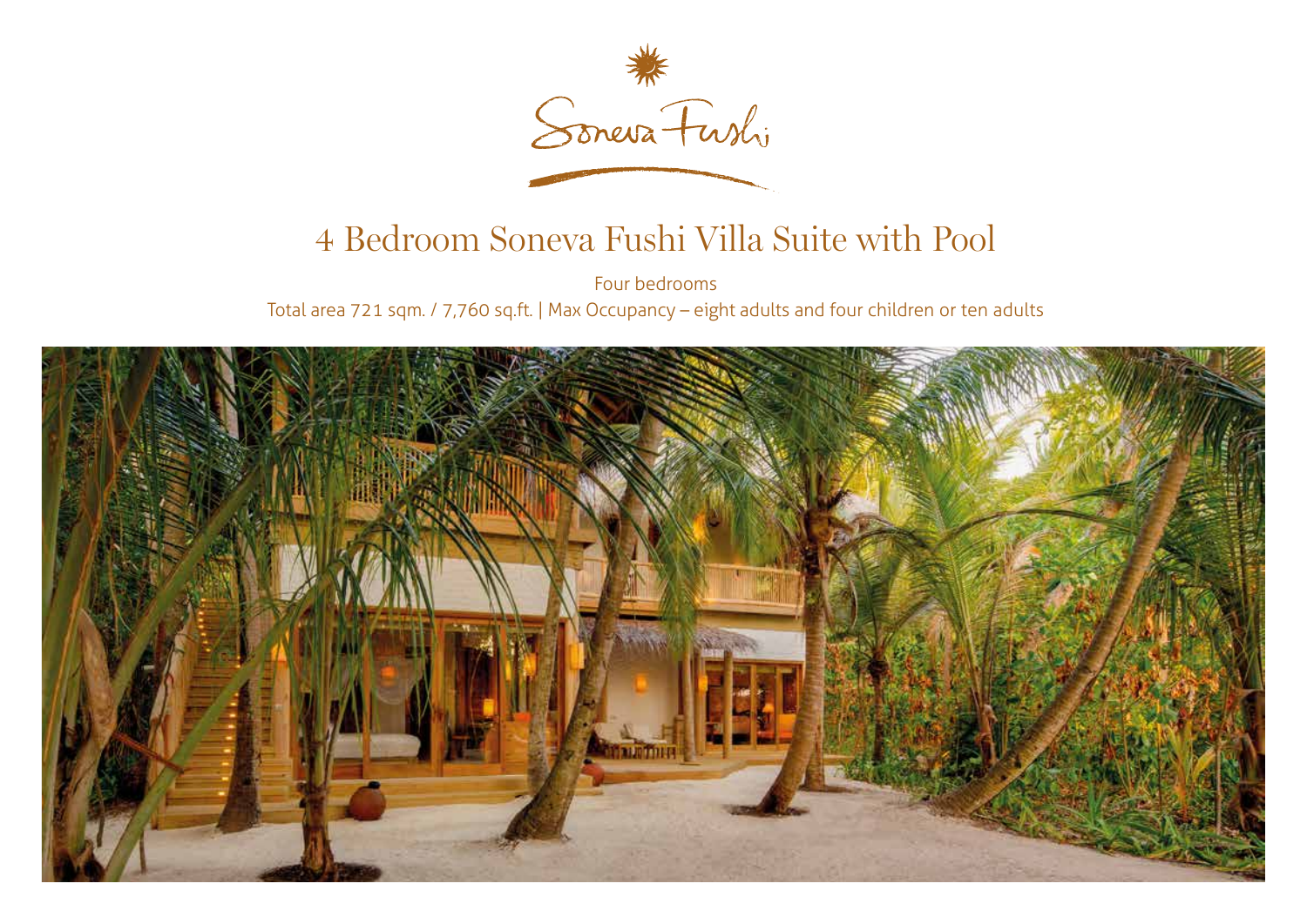

Who would not want to be shipwrecked on at Soneva Fushi? We have even taken care of the hard part for you; the thatched roof has been woven, the beams hewn, the hammock hung, your own "lagoon" (a private swimming pool) dug and tiled. All you have to do is enjoy it. Frolic in your spacious fourbedroom villa suite and its refreshing pool. Hit the white Maldivian sands outside your door or take to the bicycles we have provided for you and explore the island trails.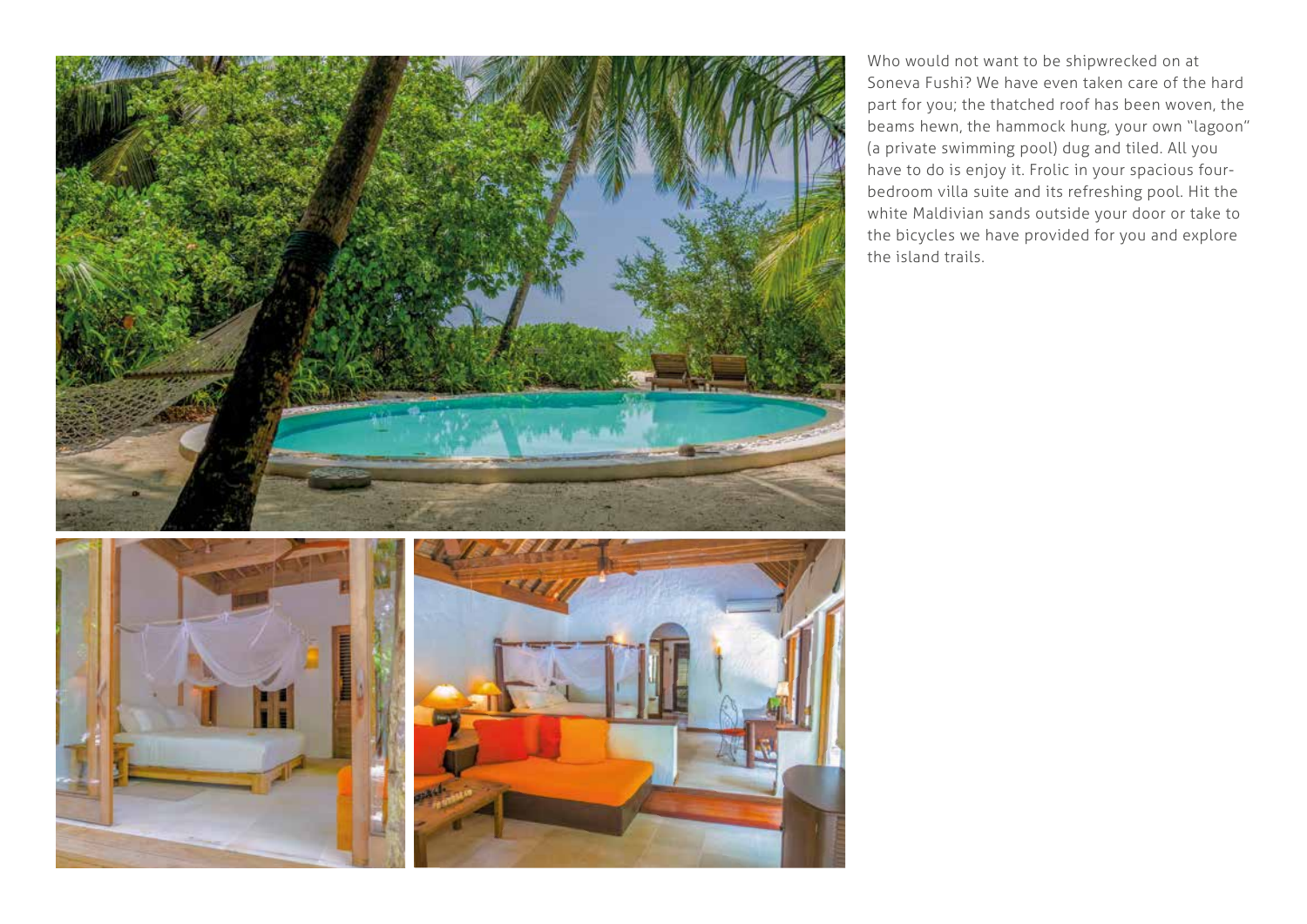





## **All the luxurious details**

- Master bedroom with en suite indoor and outdoor bathroom complete with waterfall feature and dressing room, living area and additional daybeds
- Large guest open-air bathrooms each include separate showers
- Expansive indoor and outdoor living areas
- Private outside sitting area
- Private swimming pool with seating area
- Wine cooler
- Fully fitted pantry •
- **Library**
- Overhead fan, air conditioning, extensive mini bar and personal safe
- DVD player and Bose Hi-fi system with docking • station for personal iPods
- Bicycles are provided for all villas
- Wi-Fi connection is provided in villa on request
- Barefoot Butler service for all villas
- IDD telephones

For reservations please contact: T: +91 124 4511000 E: reservations@soneva.com soneva.com